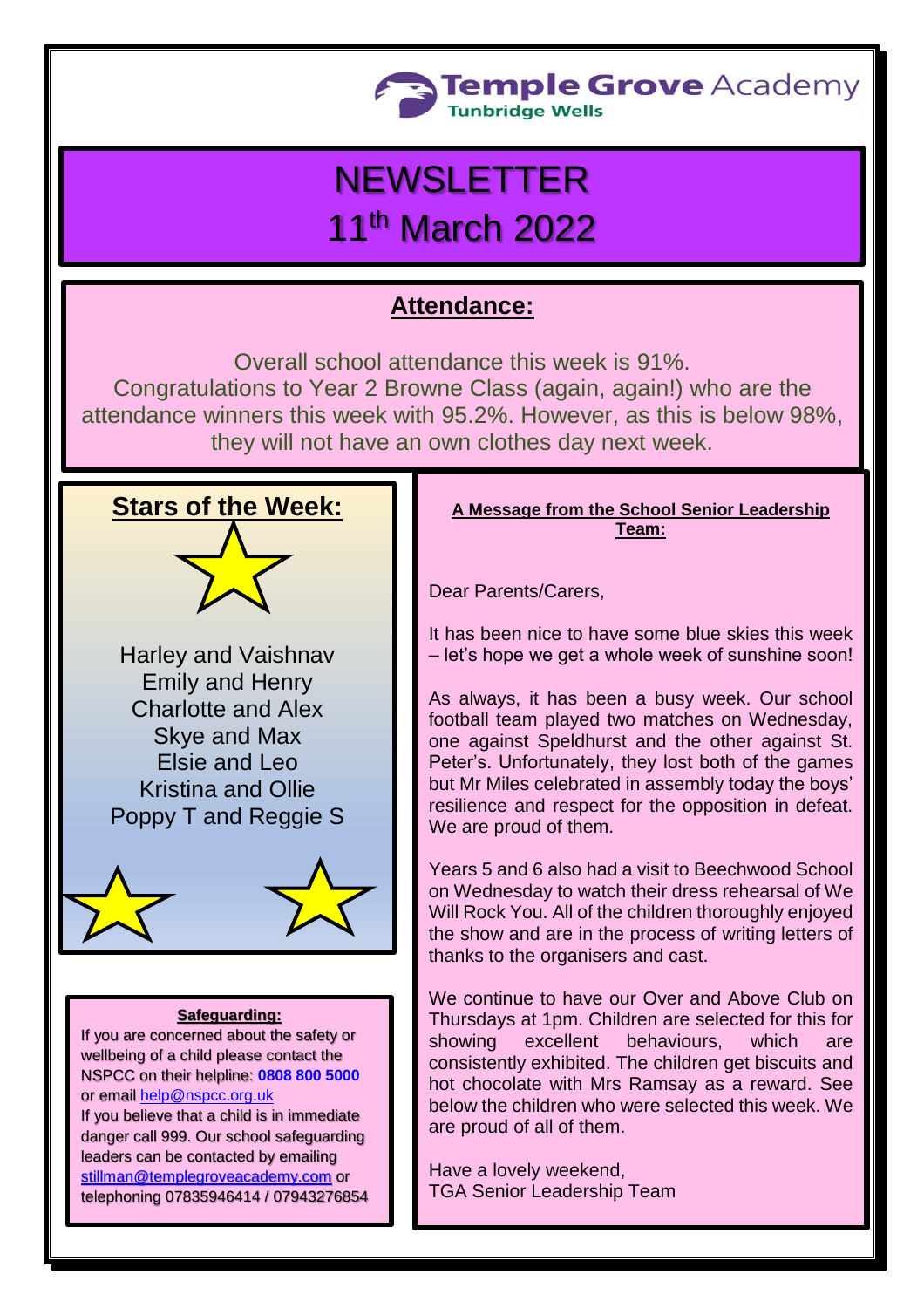

# **Forest School:**

There will be two Forest School sessions after half term as follows:

**Tuesday:** Reception **Wednesday:** Year 6 Shakespeare



#### **Over and Above Club this Week:**

Dahl: Kodey and Charlotte

Browne: Ella and Lenny

Walliams: Maisey and Max

Snicket: Ricky and Millie

Blake: Molly and Charlie

Shakespeare: Maria and Henley

#### **Situation in Ukraine:**



This current situation in Ukraine is very upsetting which is why - as a school – we are asking for any donations that you could possibly make. These donations will then be taken to a delivery point for transportation. The list of items that would be suitable will be sent out separately. Thank you for your support with this.



# **Science Week:**

Next week will be Science week so every class will be doing a science lesson every day. We are all really looking forward to it and I'm sure the children are too!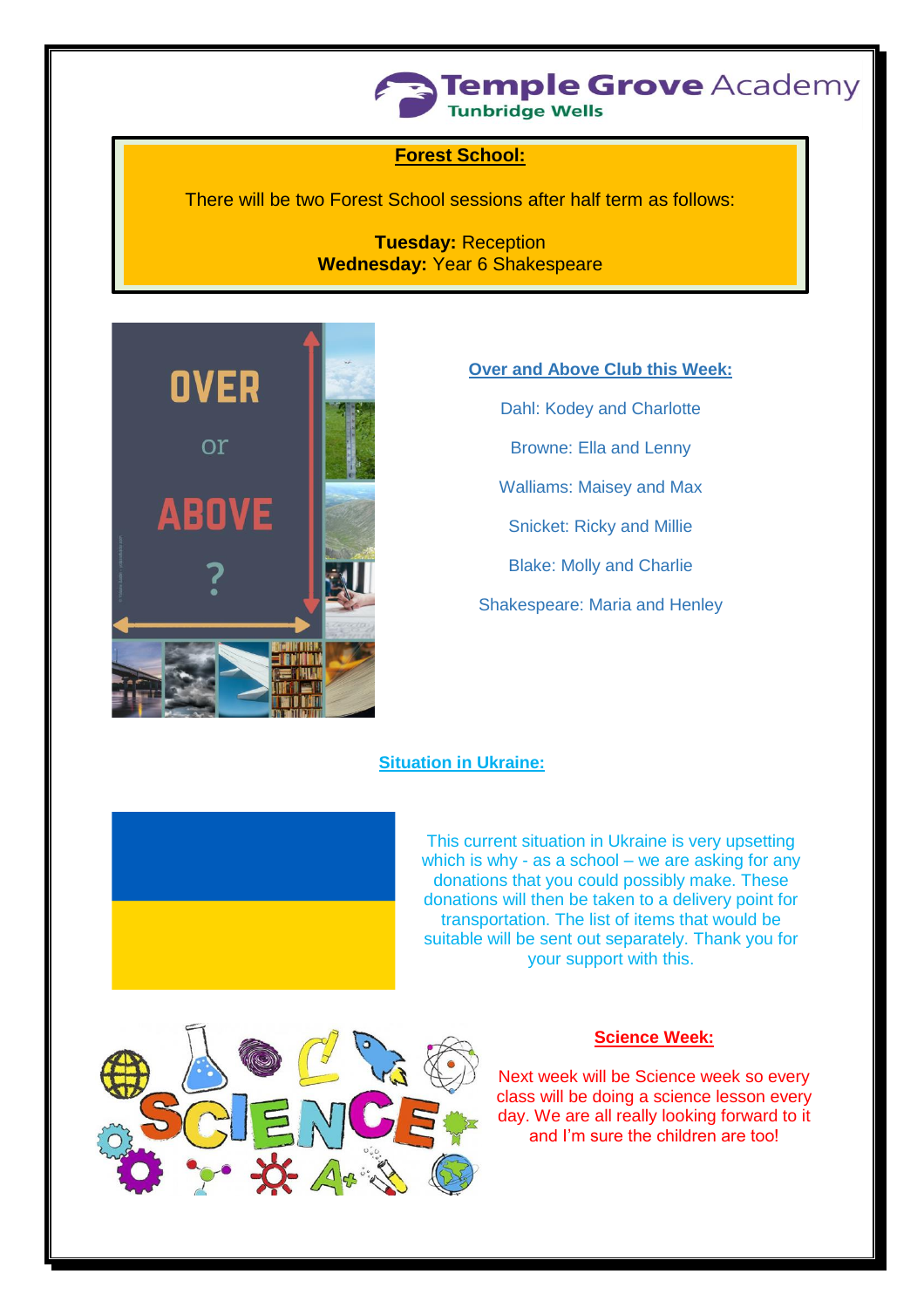

# **School Dates:**

Easter: After the Easter holidays, we will return on Wednesday 20<sup>th</sup> April, rather than Tuesday 19<sup>th</sup>. Tuesday 19th is now an additional INSET day.

Summer: The Summer Term commences on Wednesday 20<sup>th</sup> April and runs until Friday 27<sup>th</sup> May. The children will return on Monday 6<sup>th</sup> June until Wednesday 20<sup>th</sup> July.

#### **Breakfast Club:**

Do ensure to book your child(ren) on to Breakfast Club **before** they arrive on the morning, or we cannot guarantee a space for them

Do ensure you have seen a member of staff register them **before** you leave so that they are not left unaccompanied

#### **Easter Event on Saturday 26 March 2022:**

The PFRG are hosting our **Easter Event on Saturday 26 March 2022** and have some amazing prizes to be won! One prize includes tickets to see the Blood Brother Production. Written by Willy Russell, the legendary West End musical will be at the Assembly Hall Theatre in Tunbridge Wells on Tuesday 12 to Saturday 16 April. The show tells the captivating and moving tale of twins who, separated at birth, grow up on opposite sides of the tracks, only to meet again with fateful consequences. Don't miss this opportunity to see a musical theatre classic on your doorstep. Further tickets available at [assemblyhalltheatre.co.uk](http://assemblyhalltheatre.co.uk/?fbclid=IwAR1E_tW-zXhQQPteW4_gto7Wq7_tYYxvS7uuoh10UT3DI4ncqVLJcinVCrw)

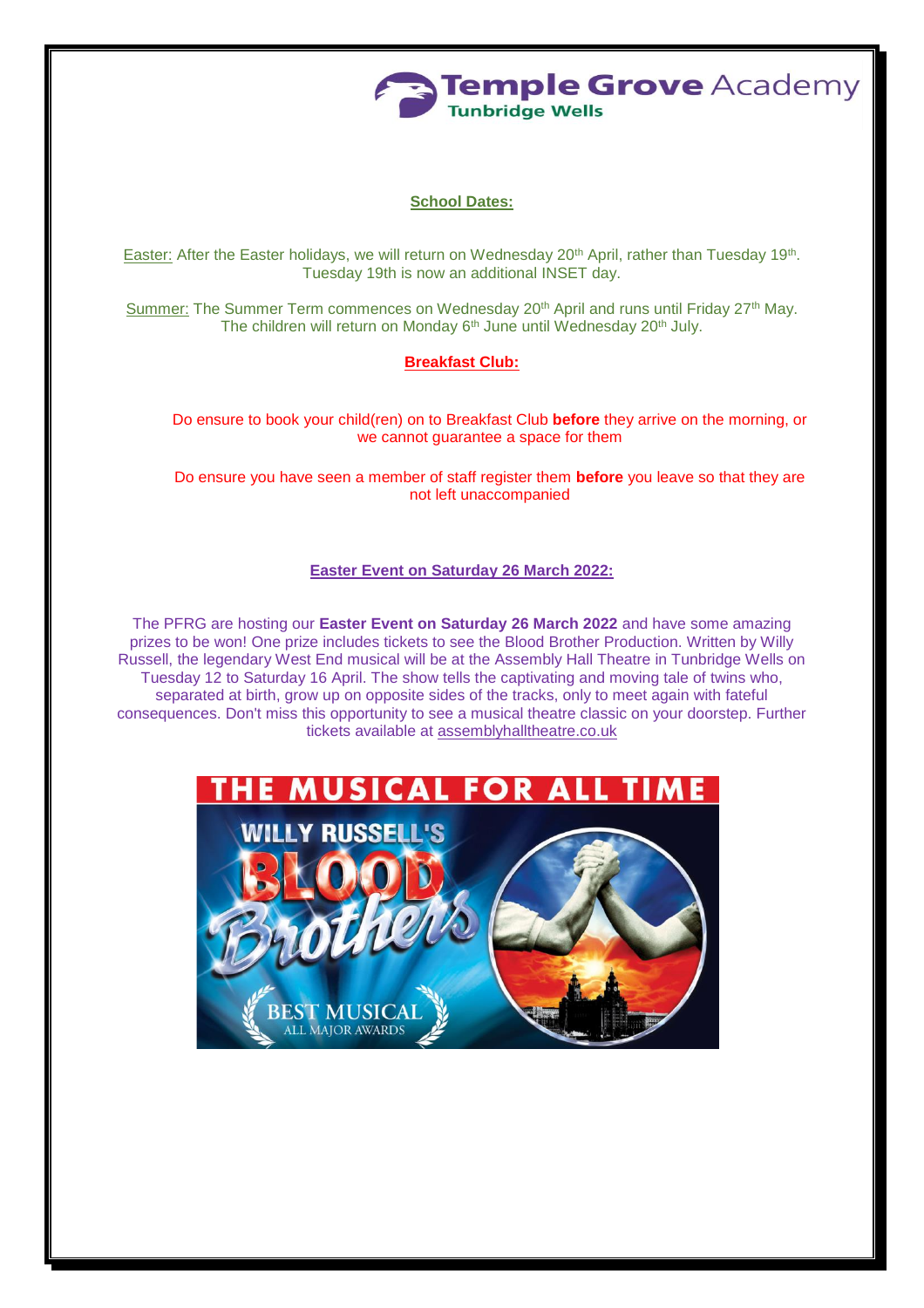

#### **Forest School Club:**

In the Summer term we will be setting up a Forest School Club after school for children in years two and three. Miss Parker, who works with us in year 6, will be running this club. By then we will have our new outdoor classroom built, which will make the club even more exciting!





## **Red Nose Day:**

On Friday 18th March (next Friday), it will be Red Nose Day. Children can come to school wearing red, but please no football shirts or dyed hair. A donation of £1 is required. Look out for our Red Nose Day pots on your way into school on this day!

#### **Easter Hunt Day – Saturday 26th March:**



On **Thursday 17th March** children are invited to attend school in their own clothes in return for a donation of chocolate. The chocolate received will be used for our upcoming Easter Hunt Day on **Saturday 26th March** (between 10am and 12pm). Tickets for the event will be on sale from **Monday 14th March** and will cost £2.50. The ticket also comes with a chocolate egg and a drink – and lots of fun!